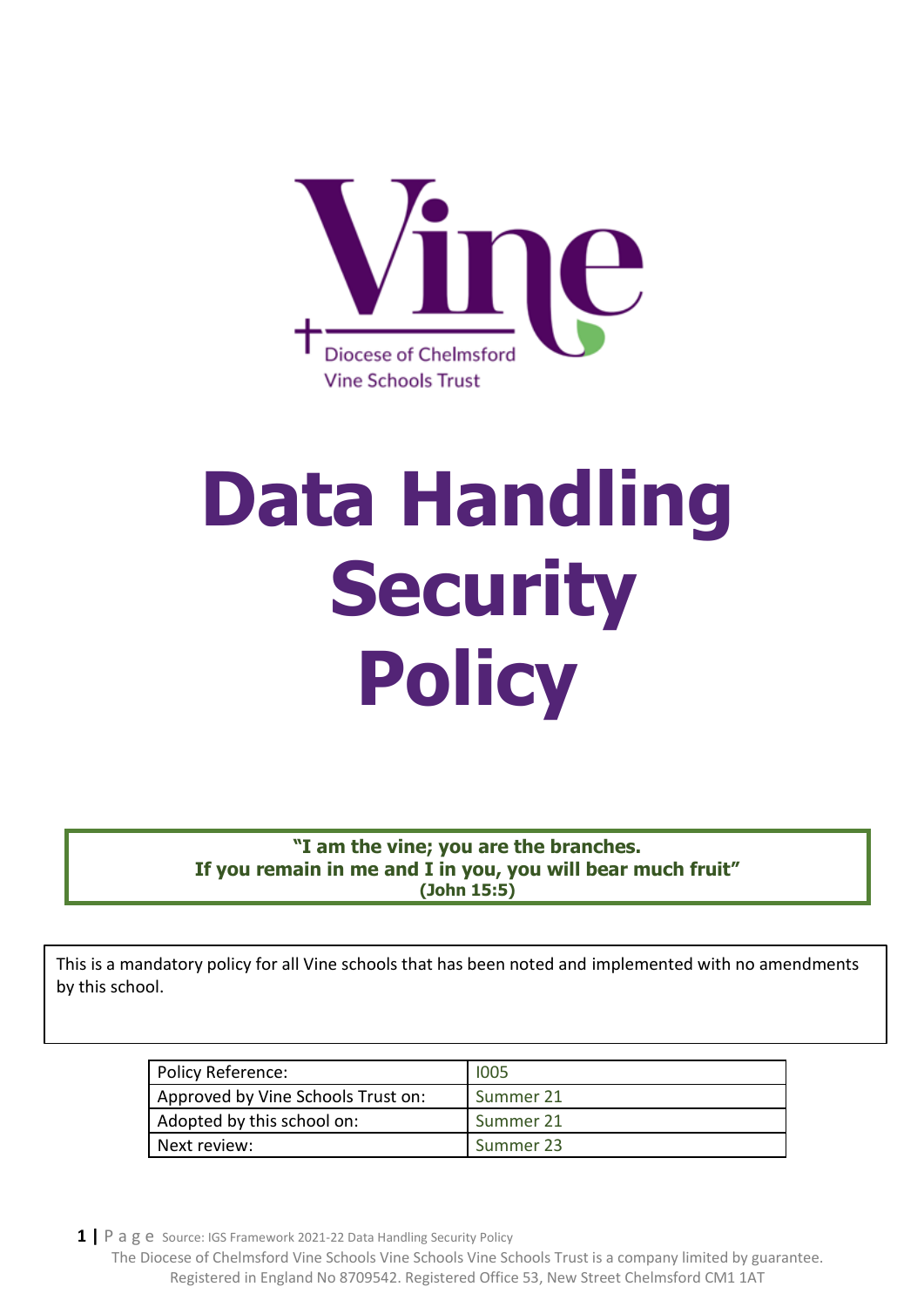

## **Vision & Values**

**V Valuing every person I Inspiring great teaching N Nurturing academic excellence and Christian Character E Excelling, unlocking great potential**



## **Data Handling Security Policy**

**2 |** P a g e Source: IGS Framework 2021-22 Data Handling Security Policy The Diocese of Chelmsford Vine Schools Vine Schools Vine Schools Trust is a company limited by guarantee. Registered in England No 8709542. Registered Office 53, New Street Chelmsford CM1 1AT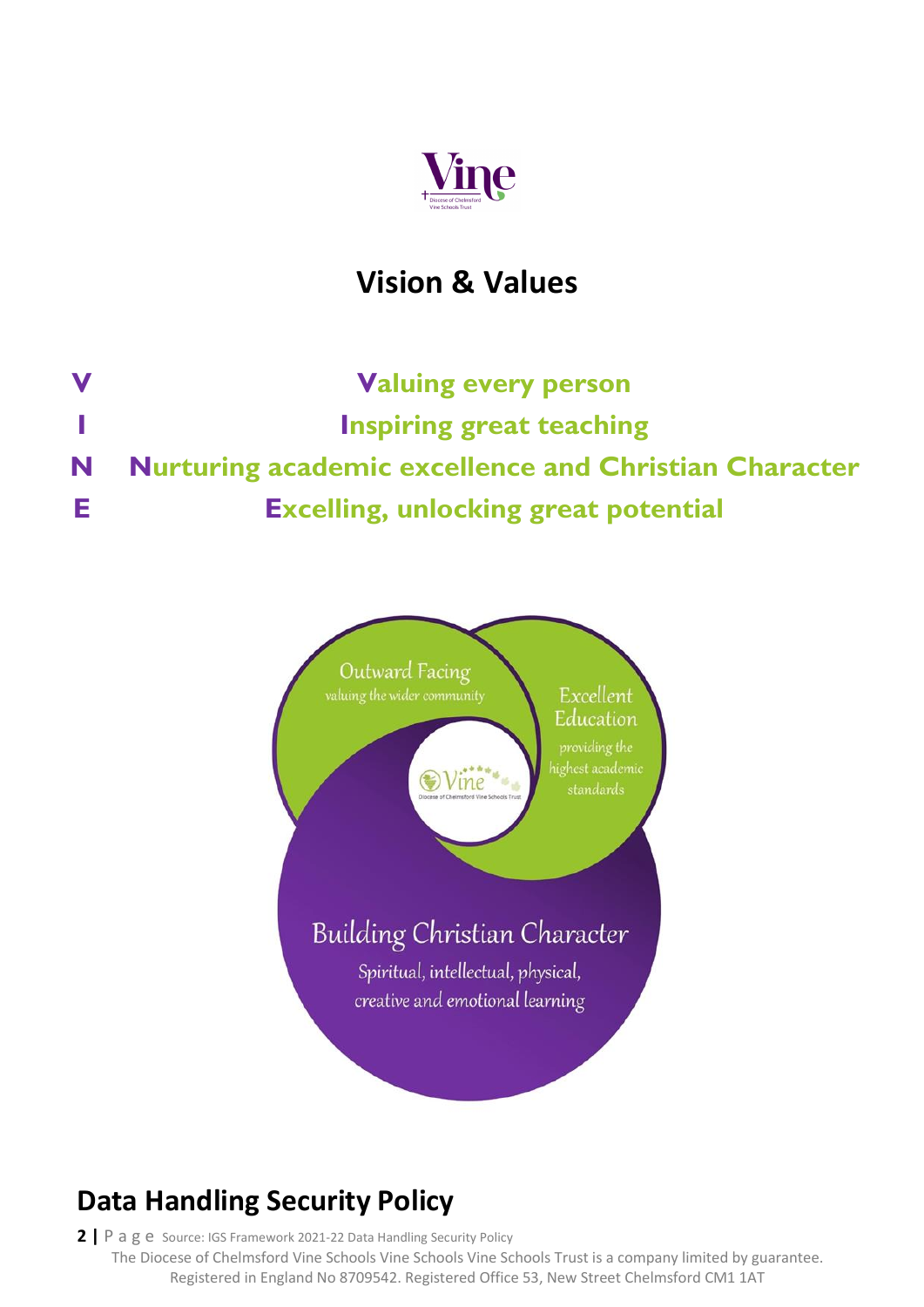Responsibilities for managing IT equipment, removable storage devices and papers, in the office, in transit and at home or other work locations

Policy points are numbered. The numbering corresponds to explanations of 'why?' and 'how?' for each point further down the page.

#### 1. **What must I do?**

- 1. *MUST*: You must take **responsibility** for the security of the equipment allocated to you and that is in your custody.
- 2. *MUST:* When you are physically **transporting** our data outside of our premises, on any medium, you must take steps to keep it secure
- 3. *MUST:* You must not leave Official-Sensitive data unattended in a **vehicle** for longer than 10 minutes, and always keep it out of sight
- 4. *MUST*: You must take appropriate steps to secure our data when working at **home** or other organisations' **premises**
- 5. *MUST:* If working with our data on approved unmanaged equipment (personal devices), you must **remove** the data when finished, including from cloud storage, and prior to leaving the school's employment
- 6. *MUST:* If you are taking Official-Sensitive information out of the office, this must be **recorded**
- 7. *MUST:* You must make sure that conversations discussing sensitive data are only audible by an **appropriate audience**
- 8. *MUST NOT*: You must not allow anyone **access** to your IT equipment through your IT account
- 9. *MUST NOT:* You must not use any equipment including personal devices to store our business data which has not been **approved**
- 10. *MUST NOT*: You must not allow unauthorised people to be able view information on your IT equipment **display**
- 11. *MUST NOT:* You must not save your passwords to any web based system which holds our data in the browser
- 12. *MUST:* You must always use an approved secure method of **disposing** of physical documents and data storage devices
- 13. *MUST*: You must **return** all equipment which has been issued to you by us prior to leaving your employment.
- 14. *MUST*: You must **report** as quickly as possible if your equipment is lost or stolen and assist with any **investigation**
- 15. *MUST*: You must ensure that all security functions are **enabled** on your portable equipment, such as pin codes and password access
- 16. *MUST*: You must keep your portable equipment, **clean and serviceable**, including keeping it charged.
- 17. *MUST NOT*: You must not take any of our equipment **abroad** unless you are traveling in a business capacity with approval.
- 18. *MUST NOT*: You must not give your portable equipment to **another person** if you are not using it.
- 19.*MUST*: You must immediately raise as a security incident any loss, unlawful access or theft of the data we are responsible for.

**3 |** P a g e Source: IGS Framework 2021-22 Data Handling Security Policy The Diocese of Chelmsford Vine Schools Vine Schools Vine Schools Trust is a company limited by guarantee. Registered in England No 8709542. Registered Office 53, New Street Chelmsford CM1 1AT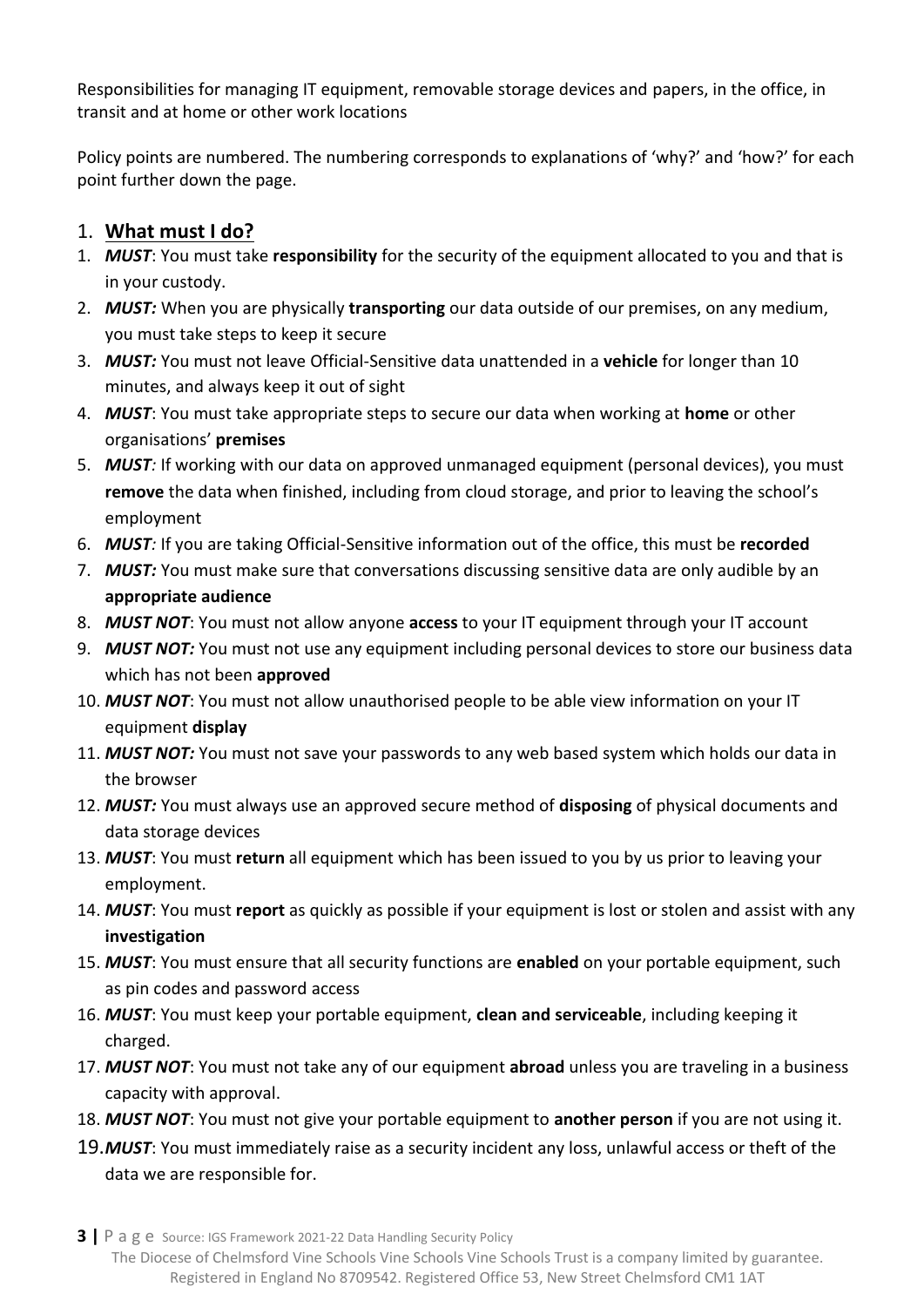#### 2. **Why must I do it?**

- 1. You are the custodian of the equipment; it is your responsibility to keep it physically secure.
- 2. To prevent any accidental loss (for example papers or removable media accidentally falling out of bags), or theft (by exposing papers or equipment by not securing them properly). Although laptops are encrypted, it is still possible for a motivated criminal with technical knowledge to access data.
- 3. Experience in investigation of thefts at employee homes has shown that if equipment is left in plain view it will be taken, whereas storing away out of sight when not in use results in fewer cases of theft.
- 4. To prevent accidental loss, unauthorised use and theft in your home and whilst in other Organisations' premises
- 5. School data may become available to unauthorised persons. Data in the browser cache or temporary file storage may be useable by other subsequent users of the same device.
- 6. To make sure that others know who has custody of important information at all times
- 7. We have a duty even within our premises to make sure that personal data is only made available to those with the business need to access it. This applies verbally as well as in recorded form.
- 8. All activity on your IT account is assumed to be yours. Logs of activity are maintained. You are accountable for any wrongdoing through your account.
- 9. Equipment purchased through us will have appropriate technical security installed or will have best practice guidance on how to use the equipment securely. Only personal equipment which has been approved by the school can process school data
- 10. Unauthorised people may be able to see sensitive information on your screen.
- 11. This introduces the risk of someone who can gain access to your device also getting easy access to the data on your work emails
- 12. Secure destruction processes safeguard the information stored on IT devices and physical documents and prevent data being accessed by unauthorised persons
- 13. Providing such items is costly and represents a data security risk. We reserve the right to treat instances of refusing to return such items as theft.
- 14. This enables to promptly remove data from devices remotely, therefore reducing the risk. Such investigations may lead to disciplinary action, and in extreme circumstances could lead to the service area seeking financial remuneration. Having all the information about a security incident helps us to resolve it quickly and take the appropriate action to manage any risks of information being lost.
- 15. Such measures help keep the device and information available on it secure.
- 16. Correct use and basic maintenance helps us gain best value from the investment we make in our equipment.
- 17. We need to be aware of any risk of using our equipment abroad, especially in countries who do share common legislation to safeguard personal data, and where internet services may expose our devices and therefore our network to malicious threats. There may also be costs involved in replacing equipment which is subject to precautionary measures on your return. The costs of reviewing requests and replacing equipment are not appropriate for instances of employees wanting to use equipment whilst on holiday. Business continuity cover arrangements and delegation should be able to manage instances of leave.

**<sup>4</sup> |** P a g e Source: IGS Framework 2021-22 Data Handling Security Policy The Diocese of Chelmsford Vine Schools Vine Schools Vine Schools Trust is a company limited by guarantee. Registered in England No 8709542. Registered Office 53, New Street Chelmsford CM1 1AT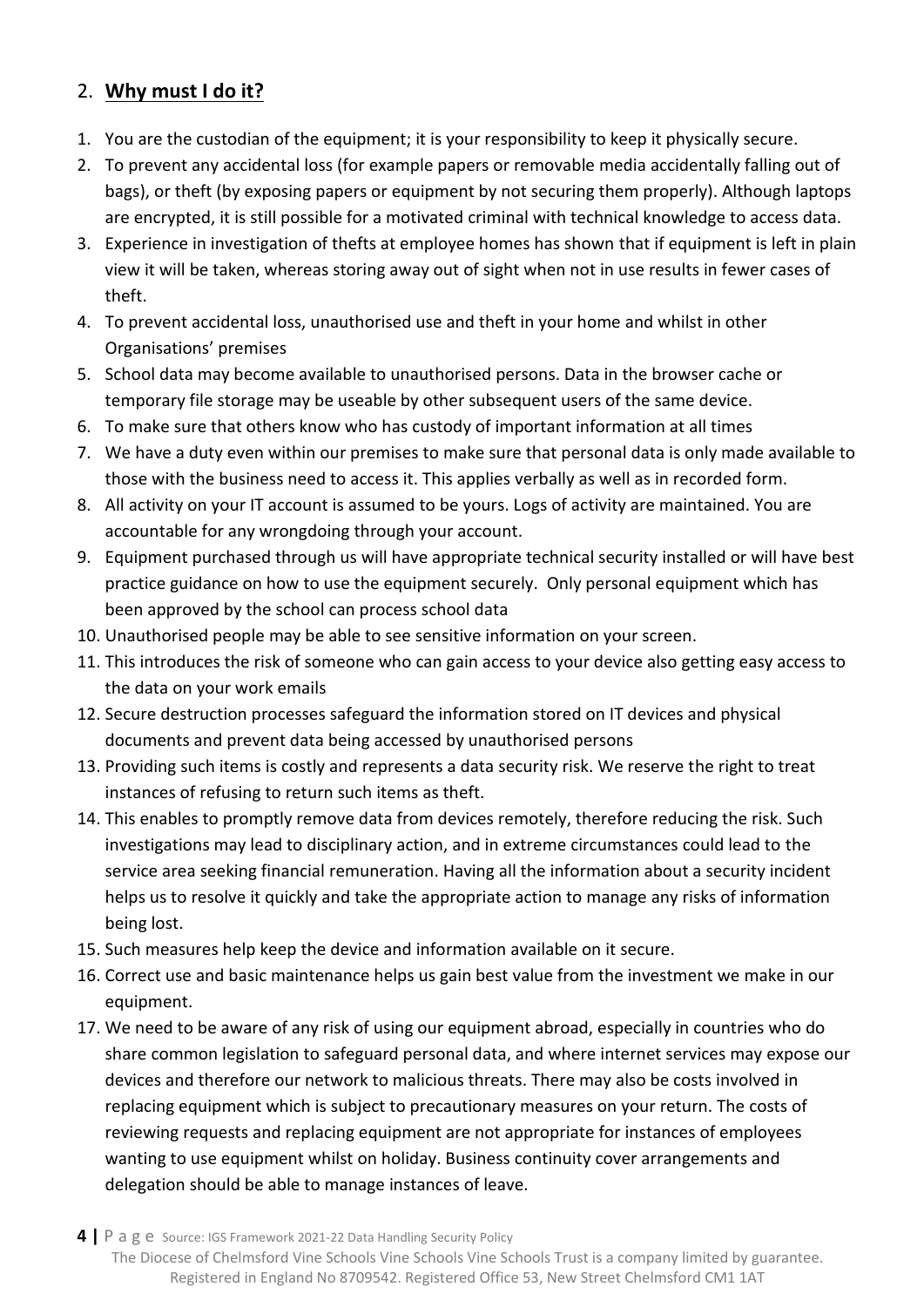- 18. Portable equipment is asset managed across our estate and assigned to an individual. Being able to accurately evidence who holds what equipment is an important assurance we give to the Information Commissioners Office over our ability to manage our assets and the information available on them.
- 19. Reporting security incidents allows us to manage our risks and ensure that we take step to avoid similar occurrences.

### 3. **How must I do it?**

- 1. By following the points in this policy
- 2. This relates to paper files, phones, laptops and other removable media such as USB memory sticks, discs and external hard drives. Use equipment which reduces physical effort in order to appropriately manage the risk of overloading or forcing a tenuous hold over physical documents which can result in accidental loss of control over the information. Items should not be visible to others; even partially. This means they should be secured within an appropriate bag or other robust container. Laptop bags are suitable, ensuring that zip compartments are closed concealing the contents. Employees frequently needing to transport quantities of information that are too bulky to carry under full control and/or transporting Official-Sensitive data must review with their manager the need for being supplied with wheeled suitcase-style equipment with code locks to further secure the information.
- 3. Items such as paper files, phones, laptops and other removable media left in a vehicle should only be unattended for a short period of time (maximum of 10 minutes for Official-Sensitive information) and must be kept out of sight (not visible to anyone looking in through a vehicle window). Locked in a boot is considered secure for a limited time if it cannot be taken with you when leaving a car.
- 4. Only authorised users (this means people with IT accounts provided by us) can use your IT equipment and only through using their own accounts. It is not acceptable to allow family members or friends to use IT facilities or have access to our information even if you are present. You must also make sure that when IT equipment and hard-copy information is not in use that it is stored securely out of sight. If you are located temporarily in the premises of another organisation or your work requires site visits or entering homes of service users, you must secure IT equipment and hard-copy information. Make sure you understand what information your role allows you to share with partners or service users and limit the information you make available accordingly. Your role may require you to allow someone to have access to your IT device, for example a service user in their home may need to read content on your screen and select options from menus. You must understand the limits of their access requirements and manage this access. If you are located in the premises of another Organisation as a semi-permanent base, it is reasonable to leave our data in your allocated office or team area provided that you have the same level of secure storage for equipment and hard-copy as you would in our buildings. You must get approval for storing our data in premises not managed by us from your manager if the location is anything other than your permanent office base.
- 5. On most systems this can be done by selecting 'public network' when setting up the access. Otherwise it will need to be done manually in the web browser options. All school data must be permanently deleted from a personal device when no longer being worked on or when the employee leaves the school
- 6. You should have access to systems or a log which allow you to 'sign-out' or record what information you are taking custody of, when taken, when returned and (if appropriate) why and under whose authority. Where such facilities are available they must be used.
- 7. Most employees who handle Official-Sensitive data will have been located with those of similar roles or be in self-contained spaces. However, there is always the possibility of unauthorised
- **5 |** P a g e Source: IGS Framework 2021-22 Data Handling Security Policy The Diocese of Chelmsford Vine Schools Vine Schools Vine Schools Trust is a company limited by guarantee. Registered in England No 8709542. Registered Office 53, New Street Chelmsford CM1 1AT